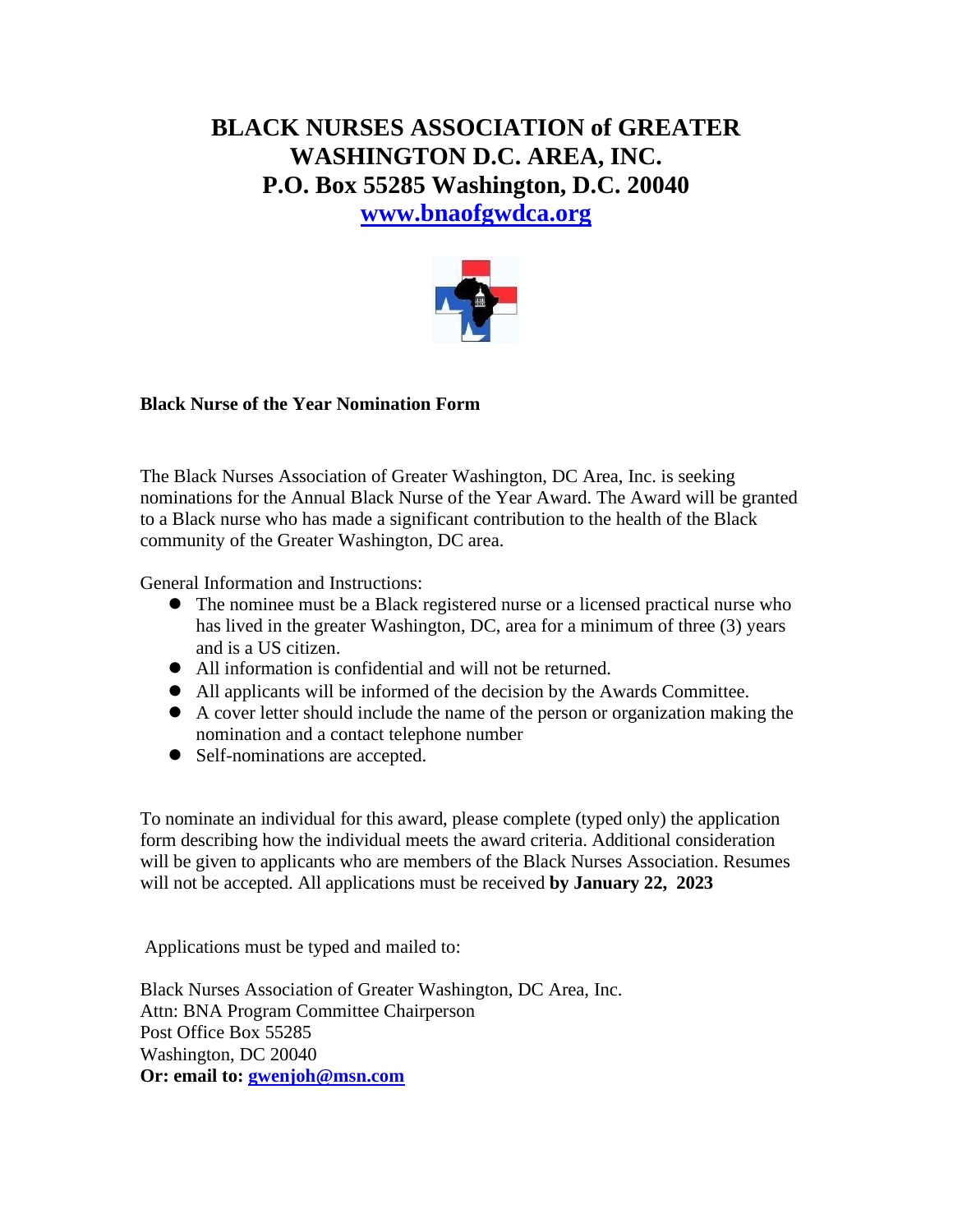|                                | SUBMISSION DATE                                                                                                                                                                                                                                                                                                                                                                                                                                                             |
|--------------------------------|-----------------------------------------------------------------------------------------------------------------------------------------------------------------------------------------------------------------------------------------------------------------------------------------------------------------------------------------------------------------------------------------------------------------------------------------------------------------------------|
|                                | NAME                                                                                                                                                                                                                                                                                                                                                                                                                                                                        |
|                                |                                                                                                                                                                                                                                                                                                                                                                                                                                                                             |
|                                |                                                                                                                                                                                                                                                                                                                                                                                                                                                                             |
| <b>TELEPHONE</b>               |                                                                                                                                                                                                                                                                                                                                                                                                                                                                             |
|                                |                                                                                                                                                                                                                                                                                                                                                                                                                                                                             |
|                                |                                                                                                                                                                                                                                                                                                                                                                                                                                                                             |
|                                | $\textbf{FAX} \qquad \qquad \textbf{E-MAIL} \qquad \qquad \textbf{E-MAIL} \qquad \qquad \textbf{MAL} \qquad \qquad \textbf{MIL} \qquad \qquad \textbf{MIL} \qquad \qquad \textbf{MIL} \qquad \qquad \textbf{MIL} \qquad \qquad \textbf{MIL} \qquad \qquad \textbf{MIL} \qquad \qquad \textbf{MIL} \qquad \qquad \textbf{MIL} \qquad \qquad \textbf{MIL} \qquad \qquad \textbf{MIL} \qquad \qquad \textbf{MIL} \qquad \qquad \textbf{MIL} \qquad \qquad \textbf{MIL} \qquad$ |
|                                | YEARS IN THE GREATER WASHINGTON, D.C. AREA                                                                                                                                                                                                                                                                                                                                                                                                                                  |
|                                |                                                                                                                                                                                                                                                                                                                                                                                                                                                                             |
| AREA, INC                      | MEMBER OF THE BLACK NURSES ASSOC. OF GREATER WASH., D.C.                                                                                                                                                                                                                                                                                                                                                                                                                    |
|                                |                                                                                                                                                                                                                                                                                                                                                                                                                                                                             |
| EXPIRATION DATE                |                                                                                                                                                                                                                                                                                                                                                                                                                                                                             |
|                                |                                                                                                                                                                                                                                                                                                                                                                                                                                                                             |
|                                | CERTIFICATION YES ________ NO_____EXPIRATION DATE __________________<br>SPECIALTY/ORGANIZATIONNALLED AND RELEASED AT A SERIES AND RELEASED ASSESSED.                                                                                                                                                                                                                                                                                                                        |
| <b>EDUCATIONAL PREPARATION</b> |                                                                                                                                                                                                                                                                                                                                                                                                                                                                             |

**Basic Institution and Completion Date**

**NLN Approved Yes \_\_\_\_\_\_ No**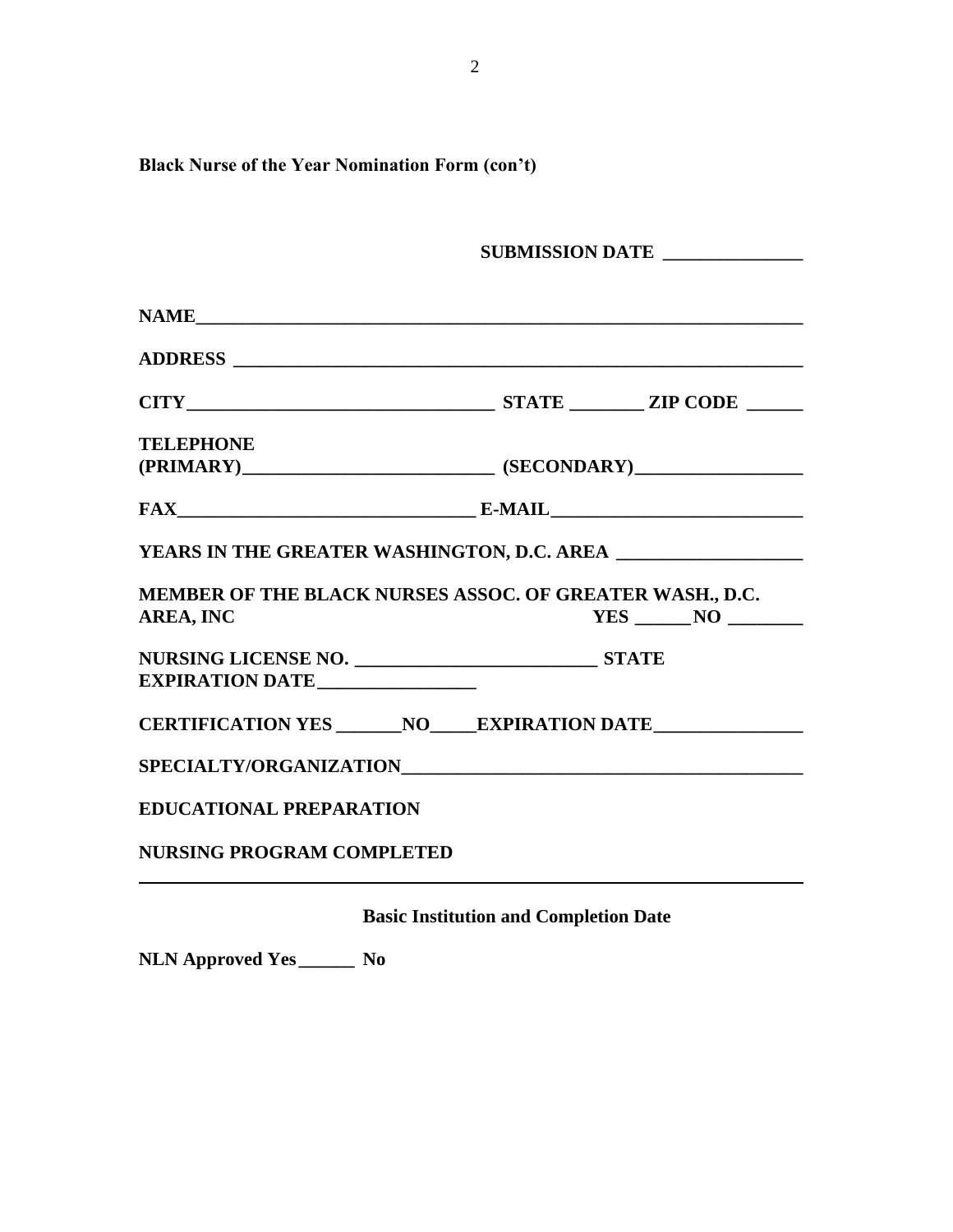## **ADVANCED EDUCATON (include current enrollment) Degree Institution Completion Date**

## **EMPLOYMENT HISTORY**

List positions held for the last five (5) years, including length of time. Start with current position. If retired, indicate official date of retirement and the institution the applicant retired from.

|                | Position | Institution/Agency | Dates |
|----------------|----------|--------------------|-------|
| 1.             |          |                    |       |
| 2.             |          |                    |       |
| 3.             |          |                    |       |
| $\overline{4}$ |          |                    |       |
| 5.             |          |                    |       |

## **AFFILIATIONS/ACTIVITIES**

List professional, civic and/or church offices, committees, etc. locally, regionally and/or nationally held in the last five (5) years.

| Office | Organization | Dates |
|--------|--------------|-------|
|        |              |       |
|        |              |       |
|        |              |       |
|        |              |       |
|        |              |       |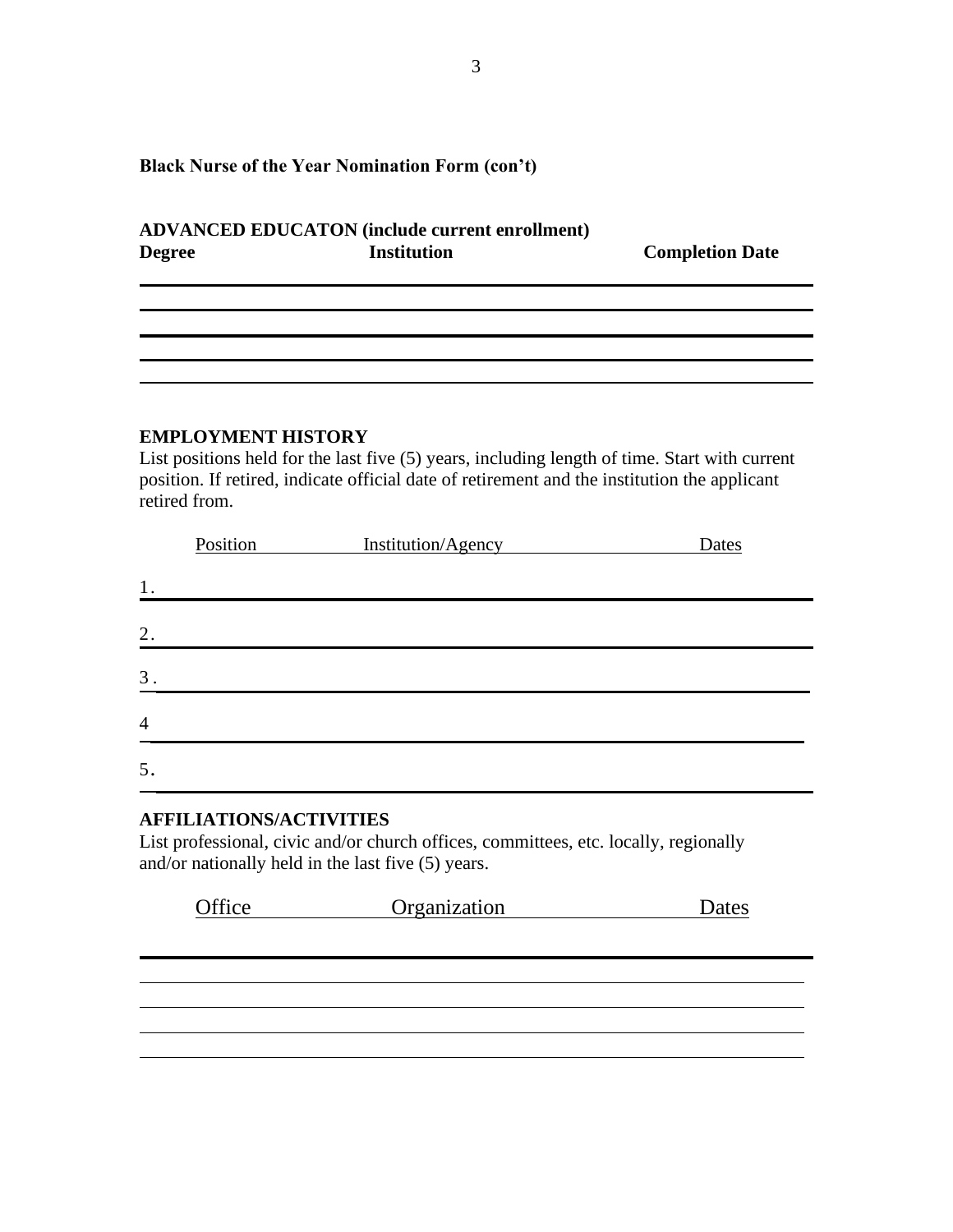#### **HONORS AND AWARDS**

Entries should be limited to the last five (5) years. **If retired, limit employment awards to the last 5 years prior to retirement.**

| Name of Award | Institution/Organization | Date |
|---------------|--------------------------|------|
|               |                          |      |
|               |                          |      |

**Instructions: Describe activities which address the categories provided below. The applicant must respond to the first three (3) categories. Use a blank sheet of paper and follow the format provided.**

## 1. **NURSING EDUCATION**

- ⚫ **Impacts the professional practice of nursing and the health of the Black community through excellence in formal and informal teaching.**
- ⚫ **Demonstrates expertise/leadership in nursing education through various publications, presentations and honors,**
- ⚫ **Engages in teaching/learning activities that improve the quality and quantity of persons entering/choosing nursing as a career, i.e., preceptors and mentoring,**
- ⚫ **Provides leadership in nursing education through recruitment, mentoring and other activities supportive of career advancement of Blacks in nursing.**
- ⚫ **Develops and or presents workshops and other educational activities that promote consumer knowledge and understanding of health requirements in addition to work settings.**
- 2. **COMMUNITY SERVICE (Volunteer Activities Only)**
- ⚫ **Collaborates with community organizations, schools and churches to deliver community-based services such as health fairs.**
- ⚫ **Demonstrates leadership in the delivery of health services and health education to groups of consumers within their own communities and neighborhoods. (i.e., special projects, wellness centers).**
- ⚫ **Coordinates nursing volunteer activities such as childhood and adult immunizations, (influenza, pneumococcal, covid testing/vaccination) hypertension screenings.**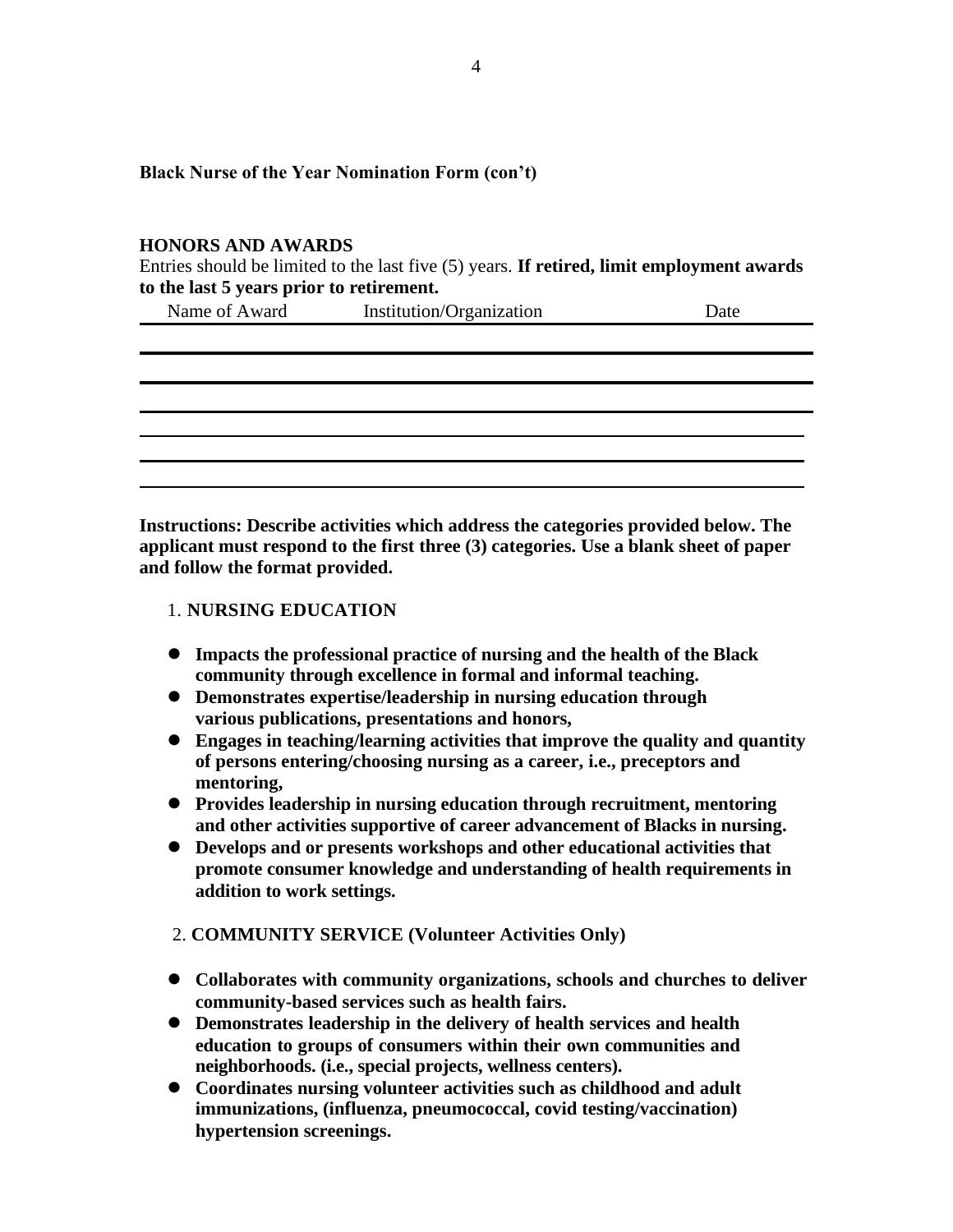## 3. **NURSING SERVICE/PRACTICE**

- ⚫ **Possesses clinical expertise/competence in one or more nursing clinical areas of practice such as maternal/child, community health, psychiatric and medical-surgical nursing.**
- ⚫ **Demonstrates advanced practice/clinical competence by attaining professional certification.**
- ⚫ **Demonstrates creative approaches to the delivery of quality health care. Serves as preceptor for novice.**

**Optional Categories: The Applicant may address one or more of the following categories for additional consideration by the Awards Committee (Use a blank sheet of paper and follow the format provided).**

#### 4. **NURSING RESEARCH**

- ⚫ **Conducts research in nursing to increase the body of knowledge about the health requirements of Black consumers.**
- ⚫ **Publishes and analyzes research, individually, and/or in collaboration with others.**
- ⚫ **Disseminates research results that advance the health of Black consumers.**

#### 5. **LEGISLATIVE/ POLITICAL ACTIVITES (Health Focused)**

- ⚫ **Participates in health advocacy and public policy to influence and impact the health of black consumers. (i.e., attends Congressional Black Caucus meetings).**
- ⚫ **Works cooperatively and collaboratively with others to advance the health care needs of Black consumers. (i.e. ANC, City Council)**
- ⚫ **Provides white papers and testimony to legislators delineating the issues/concerns of Black consumers.**
- ⚫ **Educates consumers as to the relationship between current and future laws and policies and the health care needs of Black consumers. (i.e., reports to Nursing organizations and groups)**